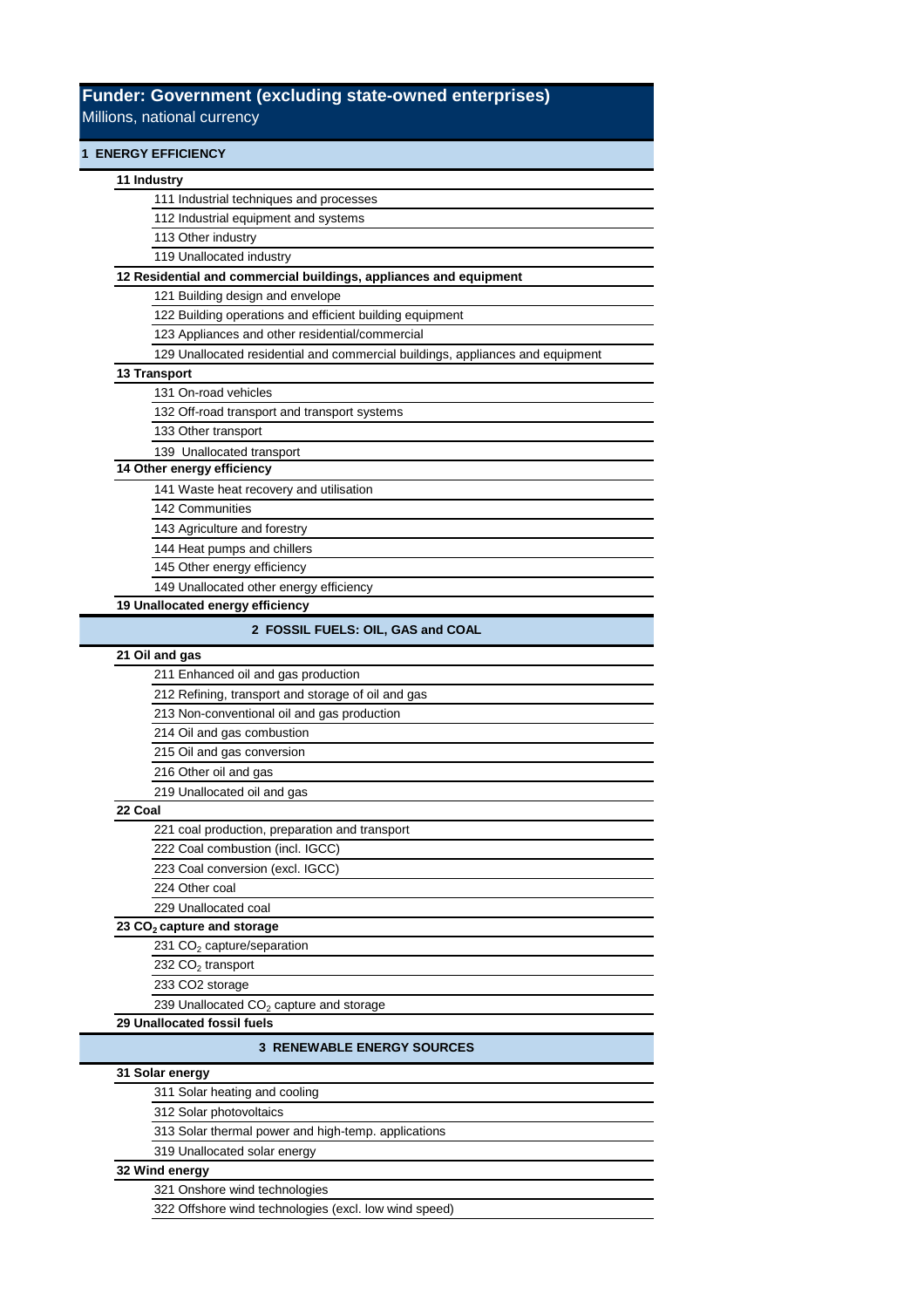| 323 Wind energy systems and other technologies                          |  |
|-------------------------------------------------------------------------|--|
| 329 Unallocated wind energy                                             |  |
| 33 Ocean energy                                                         |  |
| 331 Tidal energy                                                        |  |
| 332 Wave energy                                                         |  |
| 333 Salinity gradient power                                             |  |
| 334 Other ocean energy                                                  |  |
| 339 Unallocated ocean energy                                            |  |
| 34 Biofuels (incl. liquid biofuels, solid biofuels and biogases)        |  |
| 341 Production of liquid biofuels                                       |  |
| 342 Production of solid biofuels                                        |  |
| 343 Production of biogases                                              |  |
| 344 Applications for heat and electricity                               |  |
| 345 Other biofuels                                                      |  |
|                                                                         |  |
| 349 Unallocated biofuels                                                |  |
| 35 Geothermal energy                                                    |  |
| 351 Geothermal energy from hydrothermal resources                       |  |
| 352 Geothermal energy from hot dry rock (HDR) resources                 |  |
| 353 Advanced drilling and exploration                                   |  |
| 354 Other geothermal energy (incl. low-temp. resources)                 |  |
| 359 Unallocated geothermal energy                                       |  |
| 36 Hydroelectricity                                                     |  |
| 361 Large hydroelectricity (capacity of 10 MW and above)                |  |
| 362 Small hydroelectricity (capacity less than 10 MW)                   |  |
| 369 Unallocated hydroelectricity                                        |  |
| 37 Other renewable energy sources                                       |  |
| 39 Unallocated renewable energy sources                                 |  |
| <b>4 NUCLEAR FISSION and FUSION</b>                                     |  |
|                                                                         |  |
| <b>41 Nuclear fission</b>                                               |  |
| 411 Light water reactors (LWRs)                                         |  |
| 412 Other converter reactors                                            |  |
| 413 Fuel cycle                                                          |  |
| 414 Nuclear supporting technologies                                     |  |
| 415 Nuclear breeder                                                     |  |
| 416 Other nuclear fission                                               |  |
| 419 Unallocated nuclear fission                                         |  |
| 42 Nuclear fusion                                                       |  |
| 421 Magnetic confinement                                                |  |
| 422 Inertial confinement                                                |  |
| 423 Other nuclear fusion                                                |  |
| 429 Unallocated nuclear fusion                                          |  |
| 49 Unallocated nuclear fission and fusion                               |  |
|                                                                         |  |
| 5 HYDROGEN and FUEL CELLS                                               |  |
| 51 Hydrogen                                                             |  |
| 511 Hydrogen production                                                 |  |
| 512 Hydrogen storage                                                    |  |
| 513 Hydrogen transport and distribution                                 |  |
| 514 Other infrastructure and systems                                    |  |
| 515 Hydrogen end-uses (incl. combustion; excl. fuel cells and vehicles) |  |
|                                                                         |  |
|                                                                         |  |
| 519 Unallocated hydrogen                                                |  |
| 52 Fuel cells                                                           |  |
| 521 Stationary applications                                             |  |
| 522 Mobile applications                                                 |  |
| 523 Other applications                                                  |  |
| 529 Unallocated fuel cells                                              |  |
| 59 Unallocated hydrogen and fuel cells                                  |  |
| 6 OTHER POWER and STORAGE TECHNOLOGIES (sum of rows 61 to 69)           |  |